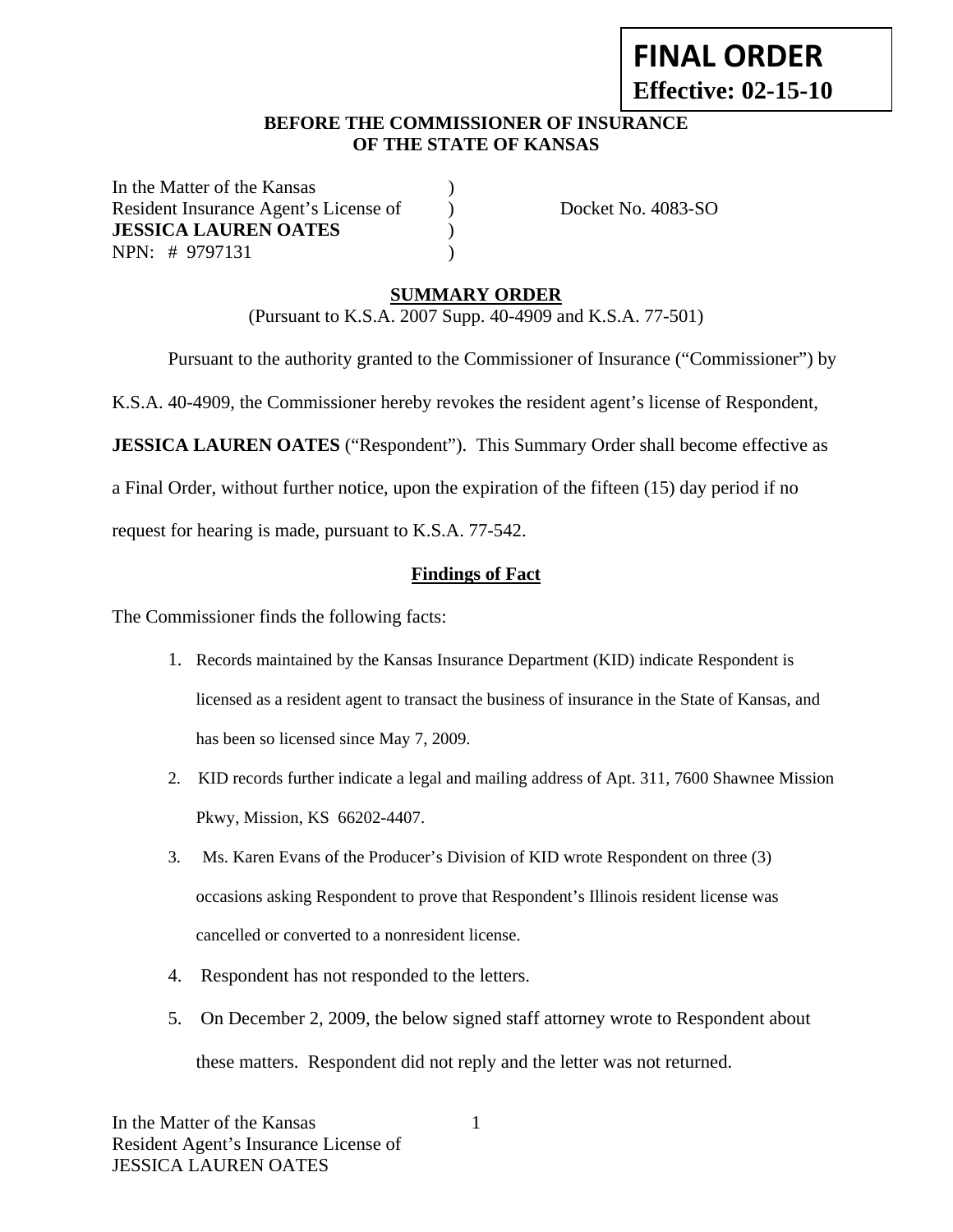#### **Applicable Law**

- 6. K.S.A. 40-2,125(b) requires a person to respond to any proper inquiry of the commissioner.
- 7. K.S.A. 40-4909(a)(8) requires a producer to demonstrate trustworthiness or financial responsibility.
- 8. K.S.A.  $40-4909(a)(2)(c)$  requires a producer to obey the law of another state. Illinois statute 215 ILCS 5/500-40(c) requires one who moves from Illinois to another state to change a resident to a nonresident license in Illinois.

#### **Conclusions of Law**

- 9. The Commissioner has jurisdiction over JESSICA LAUREN OATES as well as the subject matter of this proceeding, and such proceeding is held in the public interest.
- 10. The Commissioner finds that Respondent's Kansas license may be revoked because JESSICA LAUREN OATES has not shown proof that she has made her only resident license to be from Kansas.
- 11. The Commissioner finds that Respondent's Kansas license may be revoked because JESSICA LAUREN OATES does not have a single resident license pursuant to K.S.A. 40-4906 and K.S.A. 2007 Supp. 40-4908.
- 12. The Commissioner finds, pursuant to K.S.A. 40-4909(b), that the insurable interests of the public are not properly served under Respondent's license.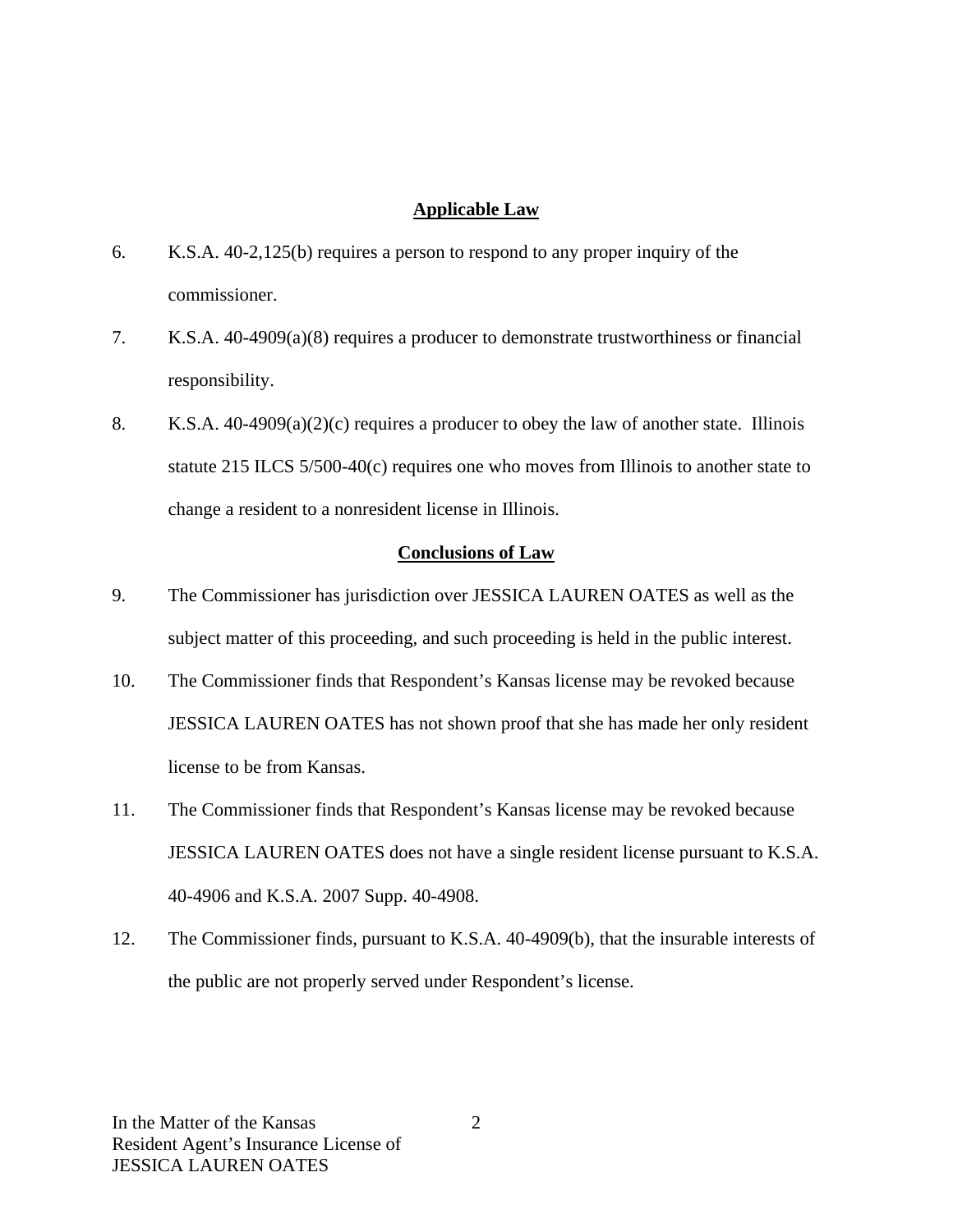13. Accordingly, the Commissioner concludes sufficient grounds exist for the revocation of the insurance agent's license of JESSICA LAUREN OATES pursuant to K.S.A. 40- 4909(a) and (b).

#### **IT IS THEREFORE ORDERED BY THE COMMISSIONER OF INSURANCE THAT:**

1. The Kansas Resident Insurance Agent's License of JESSICA LAUREN OATES is hereby **REVOKED** effective the effective date of this Order.

## 2. **IT IS FURTHER ORDERED** that JESSICA LAUREN OATES shall **CEASE**

and **DESIST** from the sale, solicitation or negotiation of insurance and/or receiving compensation deriving from the sale, solicitation or negotiation of insurance conducted after the effective date of this Order.

## **NOTICE AND OPPORTUNITY FOR HEARING**

JESSICA LAUREN OATES, within fifteen (15) days of service of this Summary Order, may file with the Kansas Insurance Department a written request for hearing on this Summary Order, as provided by K.S.A. 77-542. In the event a hearing is requested, such request should be directed to:

> John W. Campbell, General Counsel Kansas Insurance Department 420 S.W.  $9<sup>th</sup>$  Street Topeka, Kansas 66612

Any costs incurred as a result of conducting any administrative hearing shall be assessed against the agent/agency who is the subject of the hearing as provided by K.S.A. 40-4909(f). Costs shall include witness fees, mileage allowances, any costs associated with reproduction of documents which become part of the hearing record, and the expense of making a record of the hearing.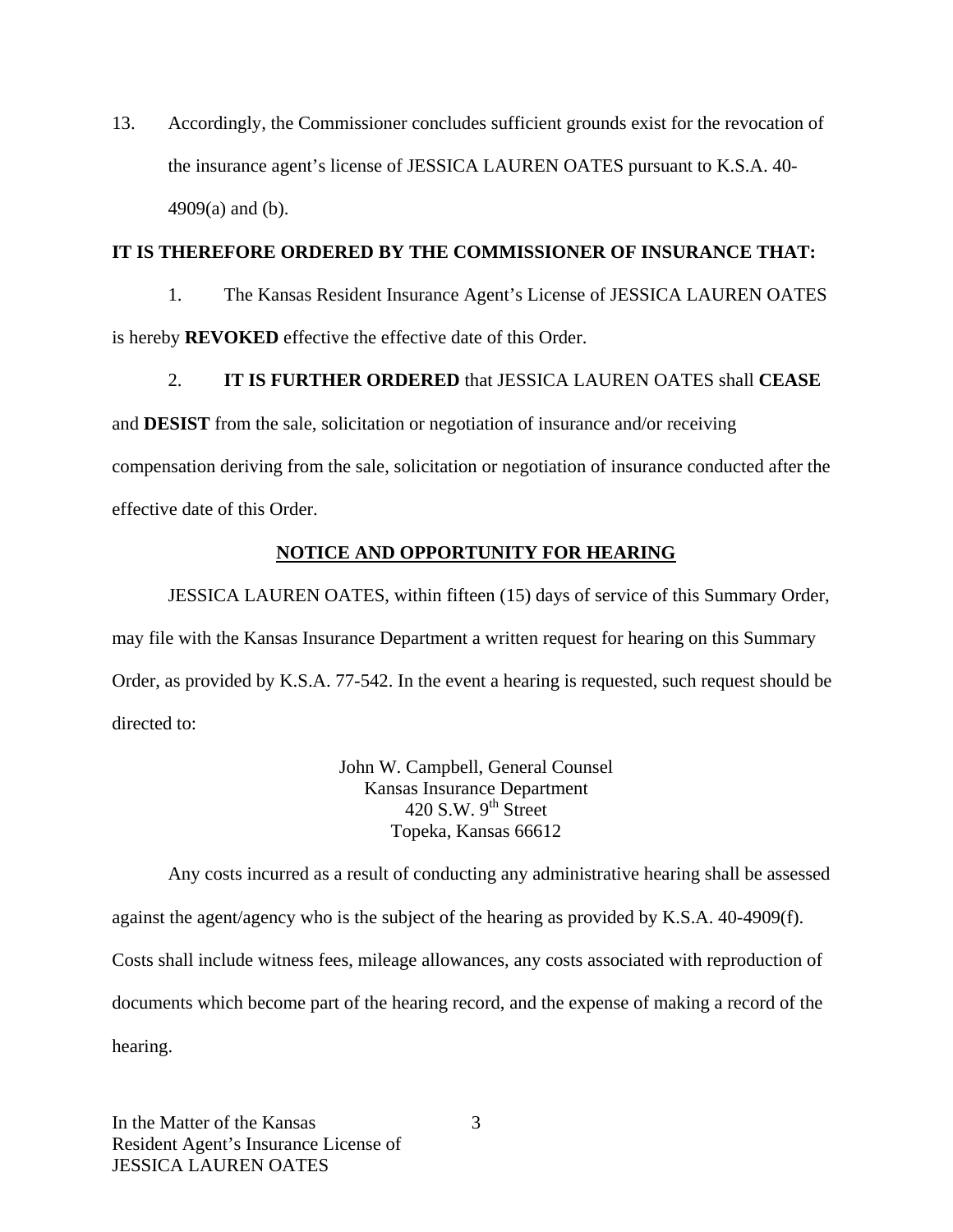If a hearing is not requested, this Summary Order shall become effective as a Final Order,

without further notice, upon the expiration of the fifteen (15) day period for requesting a hearing.

The Final Order will constitute final agency action in the matter.

In the event the Respondent files a petition for judicial review, the agency officer

designated pursuant to K.S.A. 77-613(e) to receive service of a petition for judicial review on

behalf of the Kansas Insurance Department is:

John W. Campbell, General Counsel Kansas Insurance Department 420 S.W.  $9^{th}$  St. Topeka, Kansas 66612

# **IT IS SO ORDERED THIS \_\_28th\_ DAY OF \_\_January\_\_\_, 2010, IN THE CITY OF TOPEKA, COUNTY OF SHAWNEE, STATE OF KANSAS.**



 $\angle$ s/ Sandy Praeger $\angle$  Sandy Praeger COMMISSIONER COMMISSIONER OF Insurance

 $\angle$ s/ John W. Campbell $\Box$  John W. Campbell General Counsel